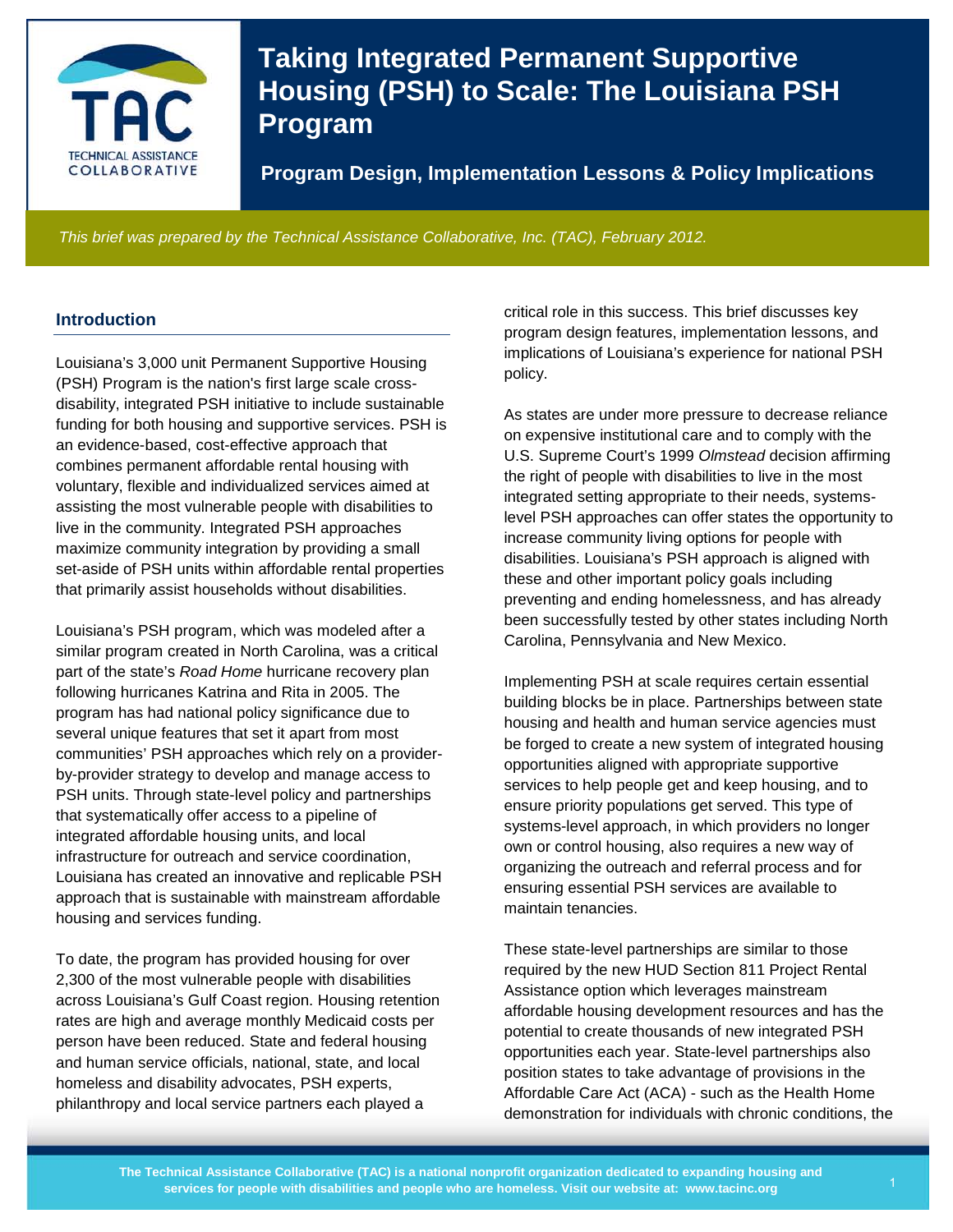

Rebalancing Incentive Program, the Community First Choice option, and changes to the 1915(i) home and community-based services State Plan option – which create new opportunities to implement promising and highly cost-effective supportive housing policies by leveraging Medicaid.

State agency partners were not the only players critical to Louisiana's success. Homeless and disability advocates came together and urged the federal and state government to take the required policy and funding actions necessary for the program's success. Local service partners enthusiastically adopted new PSH management responsibilities and the community-based PSH services model. Finally, TAC, a national nonprofit with extensive PSH expertise and prior experience working in Louisiana before Katrina and Rita, provided on-the-ground policy and program support through generous grants from the Melville Charitable Trust and the Robert Wood Johnson Foundation.

## **State-Level Partnerships**

State agency partnerships provided the overall framework for Louisiana's successful PSH program design. Housing and human service officials from the Louisiana Departments of Health and Hospitals (DHH) and Children and Family Services (DCFS), the Louisiana Office of Community Development (OCD) and the Louisiana Housing Finance Agency (LHFA) were critical to making the cooperative policy decisions that led to the development of a production strategy for the creation of integrated affordable PSH units, a targeting policy to ensure the most vulnerable people with disabilities had access to those units, and a services approach that would be sustainable through Medicaid and other mainstream services resources.

Perhaps the most critical partnership was between the state's Office of Community Development (OCD) and the LA Department of Health and Hospitals (DHH). OCD was given overall responsibility for PSH program administration and became the Louisiana Public Housing Authority in order to administer federal housing subsidies tied to the program. OCD was also charged with overseeing time-limited Community Development Block

Grant (CDBG) disaster recovery funds for PSH services administered by DHH through a written cooperative agreement. The agreement also made DHH responsible to establish and implement the targeting policy, local infrastructure for outreach, referral and supportive service delivery, and a services sustainability plan.

## **PSH Unit Development**

Louisiana's housing production strategy is based on a model pioneered by the State of North Carolina in which a state-level partnership between the Housing Finance Agency and the Department of Human Services produced policy to require 10% of the housing units in every new federal Low Income Housing Tax Credit (LIHTC) property to be reserved for PSH tenants. In a similar fashion, the Louisiana Housing Finance Agency (LHFA), in partnership with DHH, created a policy to 'setaside' at least 5% of all units in new rental properties financed with LIHTCs. The result is a pipeline of nearly 1,200 high quality PSH units integrated in affordable rental properties created using the existing mainstream affordable housing production system.

In order to make PSH units affordable to extremely lowincome households and to ensure the remainder of the 3,000 units would be secured through scattered-site leasing in the private rental market, Louisiana state officials and PSH advocates worked tirelessly for two years to ensure housing subsidies would be available for the program. Finally, in 2008 Congress appropriated funding for 2,000 Section 8 Project-Based vouchers (PBVs) & 1,000 Shelter Plus Care (S+C) subsidies specifically for Louisiana's PSH program.

The increased number of individuals with disabilities experiencing homelessness or who were at risk of homelessness following the 2005 hurricanes compelled the state to take immediate action while Congress considered the request for the 3,000 PSH rental subsidies. To address this need, the Department of Children and Family Services (DCFS), OCD and DHH created a temporary bridge rent subsidy program approach that provided immediate housing and services to over 400 homeless and at-risk households who were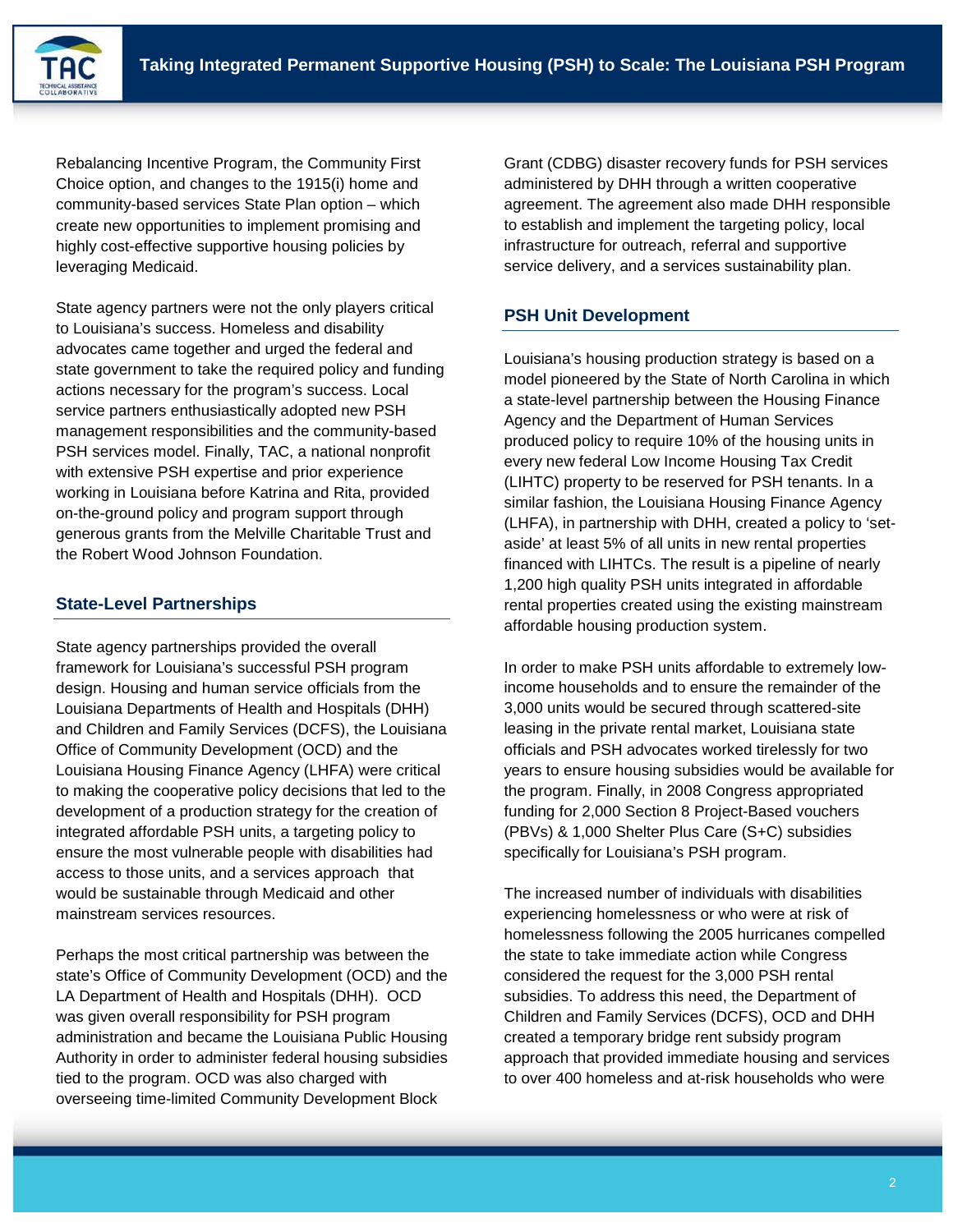

later seamlessly transitioned to permanent PSH subsidies and services.

# **Program Eligibility & Targeting**

Louisiana's *Road Home* hurricane recovery plan defined a cross-disability target population for PSH that included people with mental illnesses, substance use disorders, developmental disabilities and chronic health conditions, as well as frail elders and youth aging out of foster care. DHH worked with PSH advocates to further define eligibility among this cross-disability population to include extremely low-income households determined to be in need of the supportive services offered by the PSH program, and to devise a formal targeting policy that ensured the most vulnerable people with disabilities would be served.

In contrast to the policies that typically determine who gains access to units in homeless and disability providerrun PSH models, Louisiana created a highly centralized, state policy driven system which targets all of the state's PSH priority populations, including people with disabilities who are either homeless or at-risk of homelessness and people living unnecessarily in institutions or at-risk of institutionalization, in one initiative.

# **PSH Services Design**

Louisiana's PSH approach required that new local PSH services infrastructure be developed to manage outreach, referral and service coordination functions which are typically handled by project owners or providers in a provider-driven PSH system. Borrowing from North Carolina's program design, DHH designated six entities to serve as Local Lead Agencies (LLAs) responsible for managing these activities. In Louisiana, the LLAs are local human service authorities responsible for mental health, substance use and developmental disabilities services, or regional DHH program offices responsible for either mental health or aging and adult services. Each LLA is responsible to manage local PSH infrastructure activities across all eligible disability groups, and an allocation of supportive service funds commensurate with the number of new PSH units

expected in their service region to 'replace' housing lost or destroyed by the hurricanes.

The LLAs manage outreach, make referrals to available PSH units, and contract for PSH supportive services, utilizing a community-based 'Housing First' philosophy which also builds strong relationships with private developers and landlords. PSH services are voluntary, individually tailored and flexible, focused on helping households get and keep housing, available 24/7 to respond to periods of crisis or increased needs, and leverage other community-based services to meet tenant needs.

Extensive training and technical assistance provided to the LLAs and local service providers was critical to ensure consistent service model implementation and to develop the staff skills and knowledge necessary to assist persons to get housing, utilize services, and achieve stable housing and recovery.

## **Program Outcomes**

Data indicates Louisiana's program has been successful in several key areas. First, the state's PSH targeting policy has been effective in prioritizing those most in need of PSH for entry into the program. DHH examined program data nearly two-thirds of the way through leasing and found that 58% of those entering the program were homeless or at risk of homelessness at program entry, and that 10% had been institutionalized or at risk of institutionalization. Successful efforts to increase the number of institutional referrals are underway.

Second, the program has experienced an extremely low turnover rate with less than 5% of PSH tenant households exiting the program. The use of effective housing retention and eviction prevention strategies is strongly emphasized with PSH service providers. Housing sponsors and managers actively support this approach.

Third, as seen in **Figure 1**, the number of people being served who have a *single* diagnosis of either mental illness, substance use disorder or development disability is low. In fact, the program is serving individuals and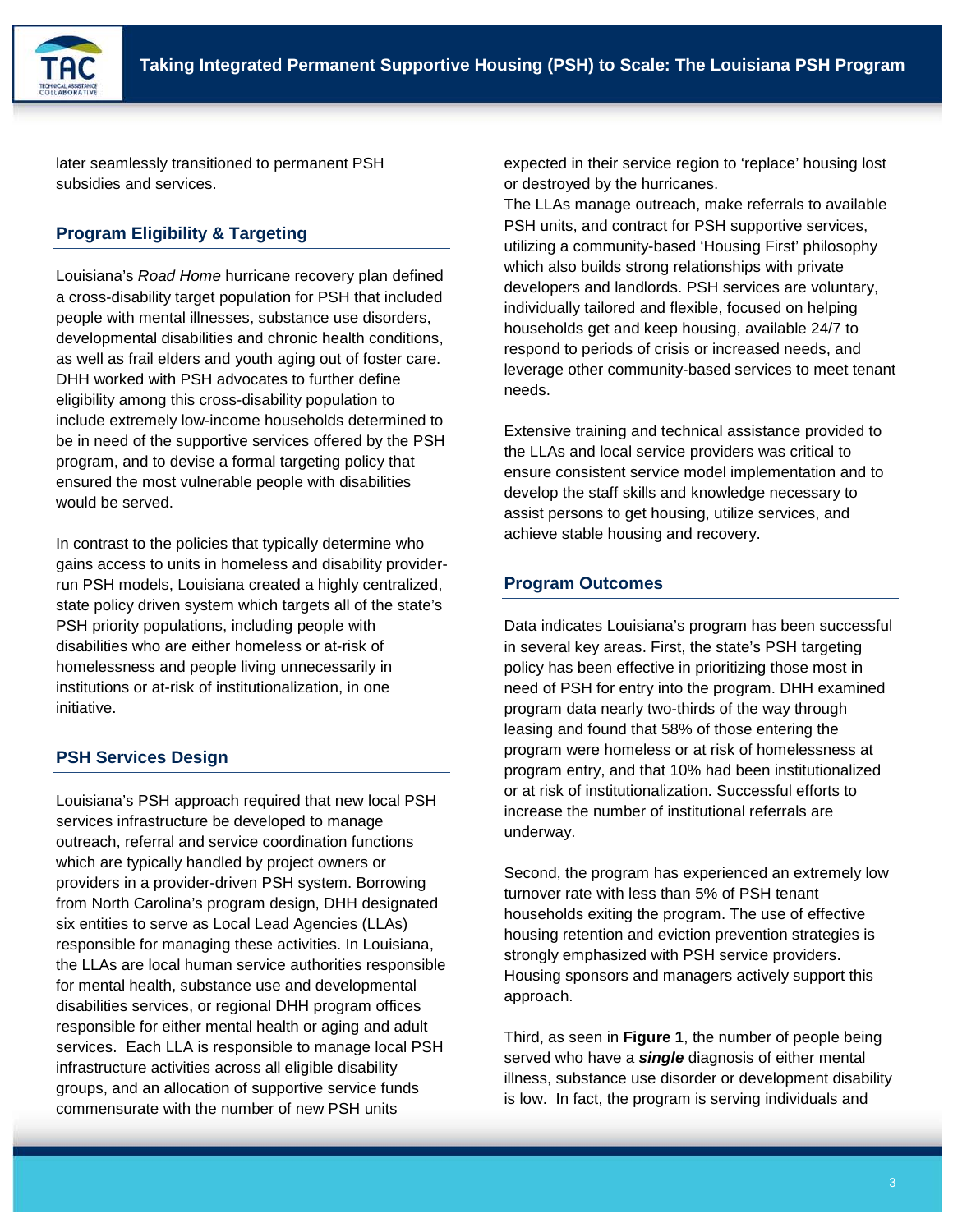families with complex and multiple conditions. A limitation of this data, which is based on Medicaid claims for all PSH household members, is that it underrepresents the number of people with primary substance use disorders being served, since Louisiana did not have a substance use benefit in its Medicaid program until very recently.

#### **Figure 1: Diagnoses for All PSH Household Members Based on Medicaid Claims Data**

| <b>Diagnosis</b> | N     | <b>Primary</b><br><b>Diagnosis</b> | <b>Single</b><br><b>Diagnosis</b> |
|------------------|-------|------------------------------------|-----------------------------------|
| DD               | 282   | 8.7%                               | .7%                               |
| MН               | 1,515 | 46.6%                              | 5.1%                              |
| $SA**$           | 65    | 2%                                 | $.2\%$                            |
| Health           | 981   | 30.2%                              | 30.2%                             |
| Related          |       |                                    |                                   |
| None/Other       | 407   | 12.5%                              |                                   |
| <b>Total</b>     | 3,250 | 100%                               | 36.2%                             |

Finally, **Figure 2** shows a 24% reduction in average monthly Medicaid costs per person served in PSH households. These costs reductions are largely attributable to reductions in institutional costs for people who were previously in long-term care or developmental disability facilities or who were receiving inpatient mental health care.

#### **Figure 2: Medicaid Cost Savings for All PSH Household Members**

| <b>Diagnosis</b> | N     | <b>Pre</b> | <b>Post</b> | % Decrease |
|------------------|-------|------------|-------------|------------|
| DD               | 244   | \$1,927    | \$1,497     | 22%        |
| MH               | 1,185 | \$1,190    | \$939       | 21%        |
| <b>SA</b>        | 44    | \$2,289    | \$2,206     | 4%         |
| PH               | 717   | \$791      | \$513       | 35%        |
| Overall          | 2,402 | \$1,088    | \$828       | 24%        |

## **Services Sustainability**

The disaster recovery CDBG grant funds awarded to DHH in 2008 included funds for the start-up of the LLAs and funds for PSH services as described above. DHH committed to "sustaining" services as the CDBG funds were depleted.

DHH considered a number of options to sustain these services and conducted reviews in 2009 and 2010 to analyze the demographics, types of benefits, and potential service and support needs of individuals being made eligible for PSH. These reviews revealed that over 80% of the tenants are likely to be eligible for Medicaid, and the majority of tenants will have behavioral health services needs. A significant number of individuals will be eligible for home and community-based services (HCBS) because they either have an intellectual disability or qualify for long-term care. The reviews also revealed there is a significant overlap between the interventions individuals were receiving in the PSH program and services included or proposed in the Medicaid State Plan and Waivers.

DHH and TAC examined options for retaining the successful PSH program approach embedding PSH service requirements into coverable Medicaid services. Their assessment led to DHH modifying the program design to enable DHH to sustain the program with a minimum investment of scarce state resources.

This design includes: (1) an updated governance structure for planning, policy setting, budgeting, managing, monitoring and reporting on performance and outcomes. A PSH Executive Management Council was named in 2011 with representation from OCD and DHH including the DHH Deputy Secretary, the state's Medicaid Director, Assistant Secretaries of Behavioral Health, Developmental Disabilities and Aging and Adult Services, and PSH management staff; (2) a management structure t0 permit DHH to conduct outreach, eligibility determination, services assignment, tracking and reporting, support for tenant-landlord liaison services and management of contingency funds for move-in assistance; and (3) PSH services interventions embedded into key Medicaid coverable services and